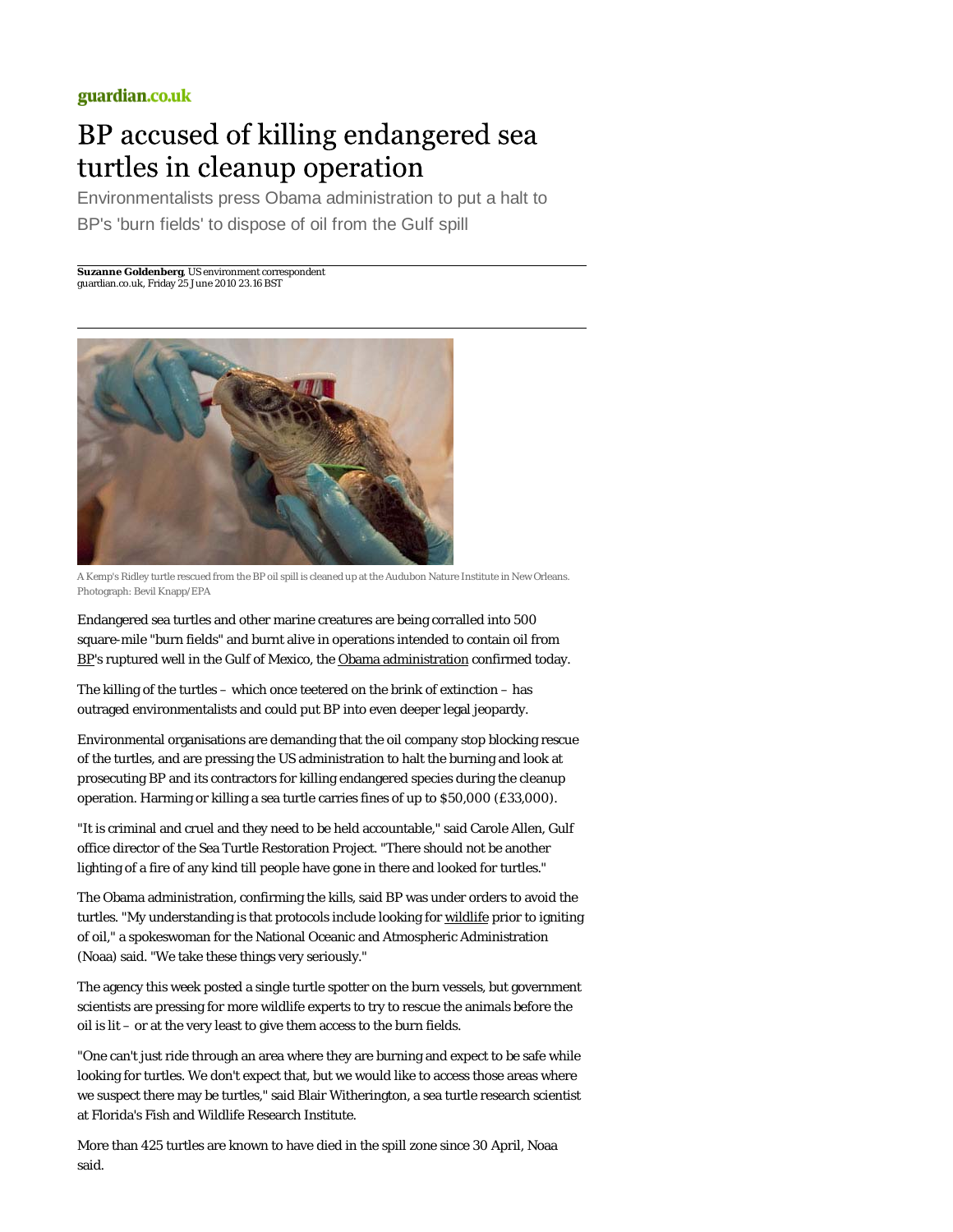Conservationists say the losses could imperil the long-term survival of the creatures. All five species of turtles found in the Gulf are endangered or threatened: the Kemp's Ridley most of all.

But in a video posted on YouTube, Mike Ellis, a skipper from Venice, Louisiana, accuses BP of chasing away a boat of conservationists trying to rescue turtles caught in the oil and weed a few miles away from the leak.

"They ran us out of there and then they shut us down," said Ellis.

On days when the weather is fine and there is relatively no wind, BP conducts up to a dozen "controlled burns", torching vast expanses of the ocean surface within a corral of fireproof booms.

Biologists say such burns are deadly for young turtles because oil and sargassum – the seaweed mats that provide nutrients to jellyfish and a range of other creatures – – congregate in the same locations. The sargassum is also a perfect hunting ground for young sea turtles, who are not developed enough to dive to the ocean floor to forage for food.

Once BP moves in, the turtles are doomed. "They drag a boom between two shrimp boats and whatever gets caught between the two boats, they circle it up and catch it on fire. Once the turtles are in there, they can't get out," Ellis said.

The heartbreak for conservationists is that the convergence of sargassum and oil offers the best chance of finding young turtles before they suffocate on the crude. But it can also be deadly.

"When they breathe and come to the surface, they get a mouthful and a bellyful of toxic substance that is very much like wallpaper paste," said John Hewitt, the director of husbandry at the New Orleans aquarium. "If we don't remove them and clean them up, in three or four days that probably spells the end of the turtle."

Since the spill, the aquarium has taken in 90 sea turtles, scrubbing the oil off their shells with toothbrushes and washing-up liquid.

Even before the fires, the two-month gusher in the Gulf of Mexico was threatening the long-term survival of sea turtles.

"This is the worst calamity that I have ever seen for sea turtles," said David Godfrey, executive director of the Sea Turtle Conservancy. "This is really the cradle of sea turtle reproduction for the western hemisphere."The threat to the turtles could continue well after the gusher is capped. The oil spill is turning vast expanses of the Gulf into a dead zone, killing off the jellyfish, crabs and conches that are the staples of an adult diet.

Conservationists are also worried about the survival of the next generation of loggerhead turtles, which are about to climb up on to badly oiled shorelines to begin their nesting season. "They are doomed" said Godfrey.

Godfrey said his organisation was working on plans to dig up about 1,000 nests, or 100,000 eggs, from nesting grounds in the Florida Panhandle and transfer them to hatcheries for safekeeping. "It is a last gasp measure to save 100,000 young sea turtles," he said. "We need every one of these turtles to survive."

## **Ads by Google**

Blunt Protects Big Oil Another Oil Rig Explodes Blunt Stands by His Lobbyists RobinCarnahan.com/Big-Oil-Bailout Official BP Claims Site Make A Claim Without A Lawyer Visit Our BP Claims Page For More Info www.BP.com/claims Oil Spill Lawsuits